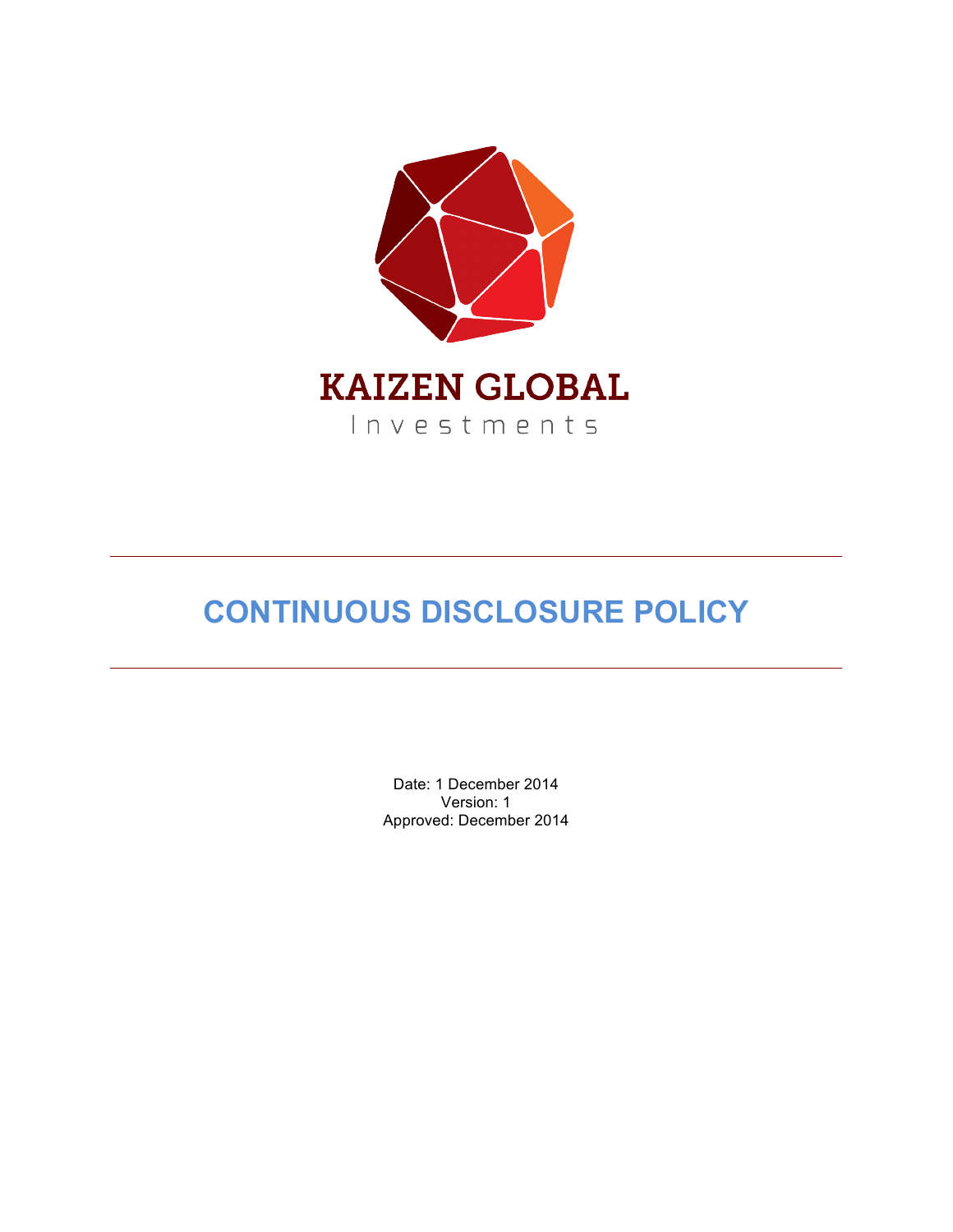# **CONTINUOUS DISCLOSURE POLICY**

## **1. Introduction**

- 1.1 Fully paid ordinary shares in the Company will be or are quoted on the financial market operated by National Stock Exchange of Australia Limited (**NSX** or **the Exchange**).
- 1.2 Under the NSX Listing Rules a company must continuously disclose market or price sensitive information to the market. Market sensitive information is information that a reasonable person would expect to have a material effect on the price or value of a company's securities.
- 1.3 The disclosure obligation is given legislative force under the *Corporations Act* 2001(Cth) (**Corporations Act**).
- 1.4 The Company is committed to complying with the continuous disclosure obligations contained in the NSX Listing Rules and the Corporations Act.

## **2. Defined terms**

## 2.1 In this policy:

**Board** means the directors of the Company, from time-to-time, acting as a board. **Company Securities** includes shares in the Company, options over those shares and any other financial products of the Company traded on the NSX.

**Disclosure Officer** means the Company Secretary for the time being of the Company.

## **3. Objective**

3.1 The objective of this policy is to:

- (a) ensure the Company immediately discloses all price-sensitive information to NSX in accordance with the NSX Listing Rules and the Corporations Act;
- (b) ensure officers and employees (if any) are aware of the Company's continuous disclosure obligations; and
- (c) establish procedures for:

(i) the collection of all potentially price-sensitive information;

(ii) assessing if information must be disclosed to NSX under the NSX Listing Rules or the Corporations Act;

(iii) releasing to NSX information determined to be price-sensitive information and to require disclosure; and

(iv) responding to any queries from NSX.

## **4. Disclosure Committee**

4.1 Under the Investment Management Agreement (or IMA) between the Company and Kaizen Capital Pty Limited (Manager), the Manager has agreed to assist the Company to comply with its continuous disclosure obligations under NSX Listing Rule 6.4 and section 674 of the Corporations Act by providing information and drafting NSX announcements for approval by the Board or its delegate. The Company has established as a delegate of the Board a Disclosure Committee comprising:

- (a) any individual director of the Board;
- (b) the Company Secretary;
- (c) the Managing Director of the Manager; and
- (d) any other appropriate staff as determined by the Manager.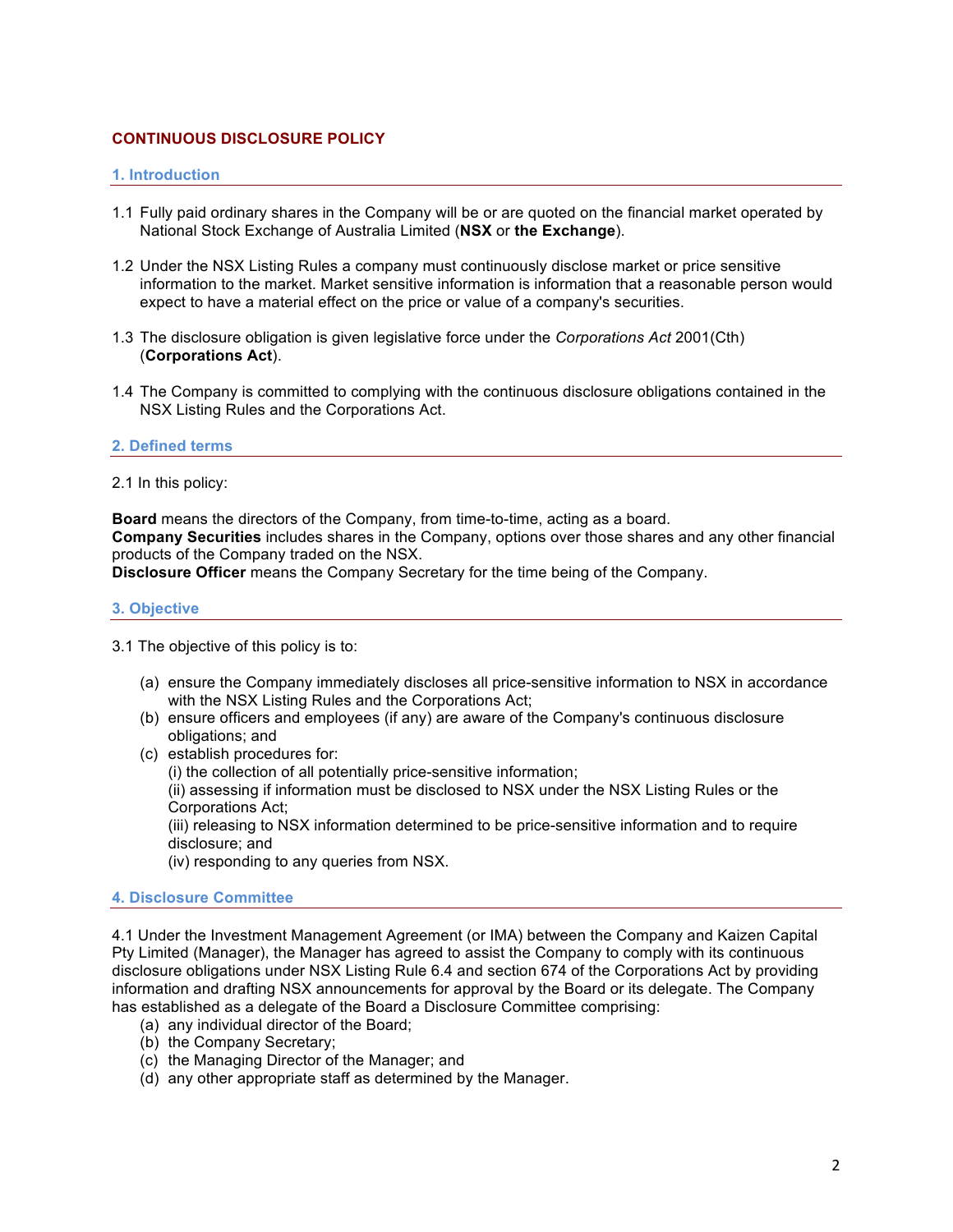4.2 The Disclosure Officer is the convener of the Disclosure Committee.

4.3 The quorum for a meeting of the Disclosure Committee is 2 members (one of which must be a director of the Board (or his/her alternate).

4.4 Decisions of the Disclosure Committee are by a simple majority vote of those members of the committee available when a decision is required. If the Disclosure Committee cannot reach consensus on a matter, the matter must be referred to the Board.

**5. Purpose and responsibilities of the Disclosure Committee**

5.1 The purpose of the Disclosure Committee is to assist the Board achieve its objective to establish, implement and supervise an effective continuous disclosure system and to assist the Manager to discharge its obligation to administer the Company's continuous disclosure obligations.

5.2 The Disclosure Committee is responsible for:

- (a) deciding if information should be disclosed to NSX in accordance with paragraph 7 and subject to any decision of the Board;
- (b) ensuring compliance with continuous disclosure obligations;
- (c) establishing a system to monitor compliance with continuous disclosure obligations and this policy;
- (d) monitoring regulatory requirements so that this policy continues to conform with those requirements:
- (e) monitoring movements in the price of the Company's Securities and share trading to identify circumstances where a false market may have emerged in Company Securities; and
- (f) making decisions about trading halts.

# **6. Disclosure Officer**

6.1 The Board has appointed the Company Secretary to act as the Disclosure Officer.

6.2 The Disclosure Officer is responsible for:

- (a) conducting all disclosure discussions with NSX; and,
- (b) communicating with NSX about general matters concerning the NSX Listing Rules.

# **7. Deciding if information should be disclosed**

7.1 The Disclosure Committee is responsible for deciding if information should be disclosed, in accordance with paragraphs 7.2 to 7.4. All potentially price-sensitive information must be given to the Disclosure Officer or another member of the Disclosure Committee (if the Disclosure Officer is unavailable).

7.2 If the Disclosure Committee decides information is price-sensitive and must be disclosed, the Disclosure Officer must:

- (a) write to NSX disclosing the information; and
- (b) send a copy of the letter to each director.

7.3 If the Disclosure Committee cannot reach consensus as to whether information is price-sensitive or if it must be disclosed, the Disclosure Committee must refer the matter to the Board who will, if necessary, seek external legal or financial advice. If the Disclosure Committee or the Board decides that the information is price-sensitive, the Disclosure Officer must:

- (a) write to NSX disclosing the information; and
- (b) if requested by a director, send a copy of the letter to that director.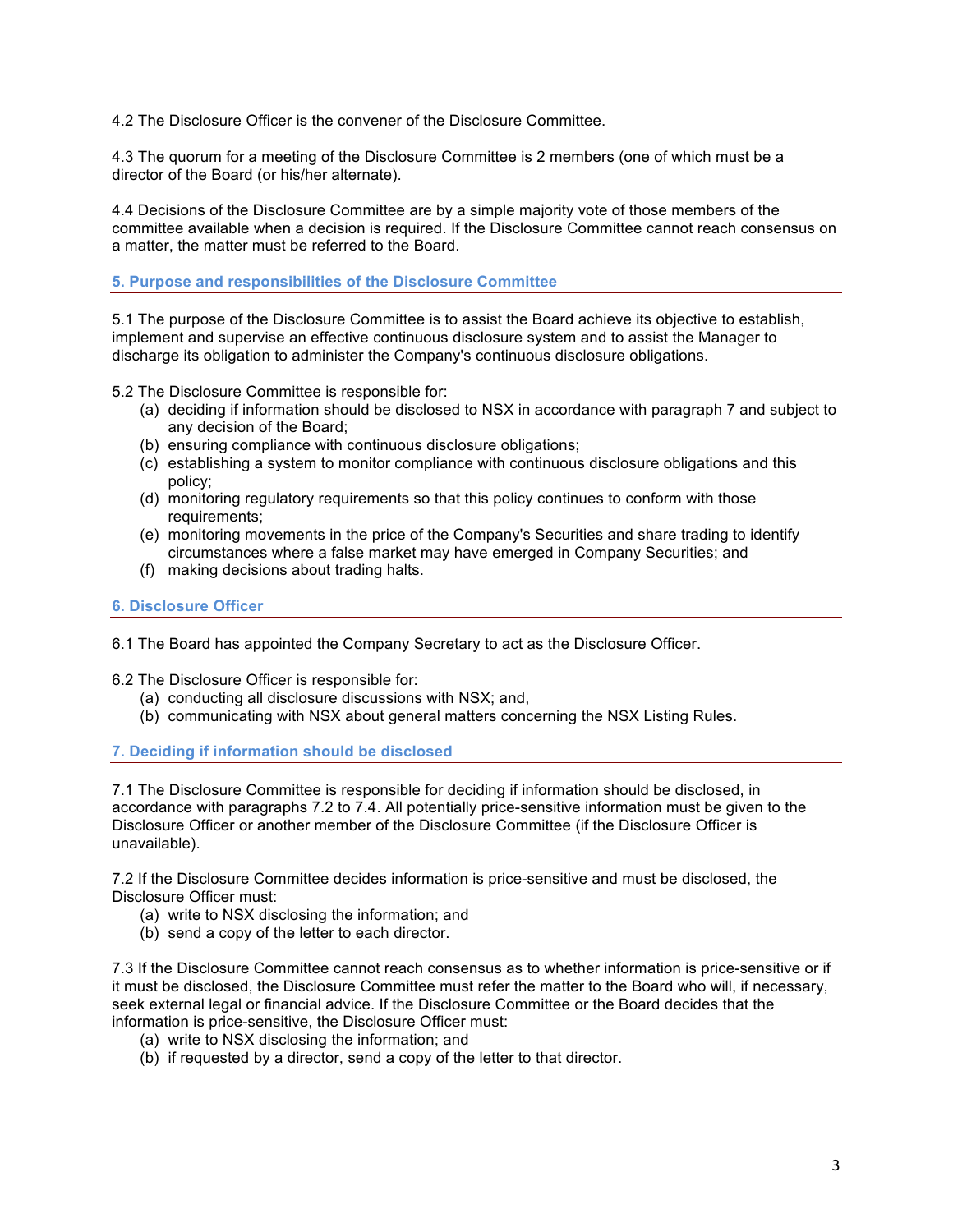7.4 If the Disclosure Committee decides information is not price-sensitive, or does not have to be disclosed, the Disclosure Officer must:

- (a) make careful notes setting out:
	- (i) how the information came to their attention; and
	- (ii) why it is not price-sensitive, or why it does not have to be disclosed; and,
- (b) place those notes on the Disclosure File.

7.5 If a director is in doubt about whether information is potentially price-sensitive, he or she must immediately give the information to the Disclosure Officer or another member of the Disclosure Committee (if the Disclosure Officer is unavailable).

# **8. Assessing if information is price-sensitive**

8.1 The guiding principle is that the Company must immediately (that is 'promptly and without delay') disclose to NSX any information concerning the Company that a reasonable person would expect to have a material effect on the price or value of Company Securities.

8.2 If information would, or would be likely to, influence persons who commonly invest in securities in deciding whether to acquire or dispose of Company Securities, it is material. However, information could be material in other ways. If there is any doubt, the information should be disclosed to the Disclosure Officer or another member of the Disclosure Committee (if the Disclosure Officer is unavailable).

8.3 Examples of the types of information that may need to be disclosed include:

- (a) a change in revenue, or profit or loss, forecasts;
- (b) a change in asset values or liabilities;
- (c) a change in tax or accounting policy;
- (d) a change in the attitude of significant investors to investing in Company Securities;
- (e) a decision of a regulatory authority in relation to the Company's or the Manager's business;
- (f) material issues in relation to the Company's contractual relationship with the Manager;
- (g) an entry into or termination of a major contract outside the scope of the Manager's mandate;
- (h) termination or material variation of the investment management agreement between the Company and the Manager;
- (i) a material change in the directors or senior management of the Manager;
- (j) a change of control of the Manager;
- (k) a threat, commencement or settlement of any material litigation or claim;
- (l) an agreement between the Company and one of its directors or one of their related parties; or
- (m) a director's health.

8.4 There are many other types of information that could give rise to a disclosure obligation. For example, a development in a company affiliated with, but not controlled by, the Company may be price-sensitive when related to the Company itself.

# **9. Exception to disclosure**

- 9.1 The Company does not have to give NSX information if:
	- (a) one or more of the following conditions applies:
		- $(i)$  it would be a breach of the law to disclose the information;
		- (ii) the information concerns an incomplete proposal or negotiation;
		- (iii) the information comprises matters of supposition or is insufficiently definite to warrant disclosure;
		- (iv) the information is generated for internal management purposes; or
		- (v) the information is a trade secret; and
	- (b) the information is confidential and NSX has not formed the view that the information has ceased to be confidential; and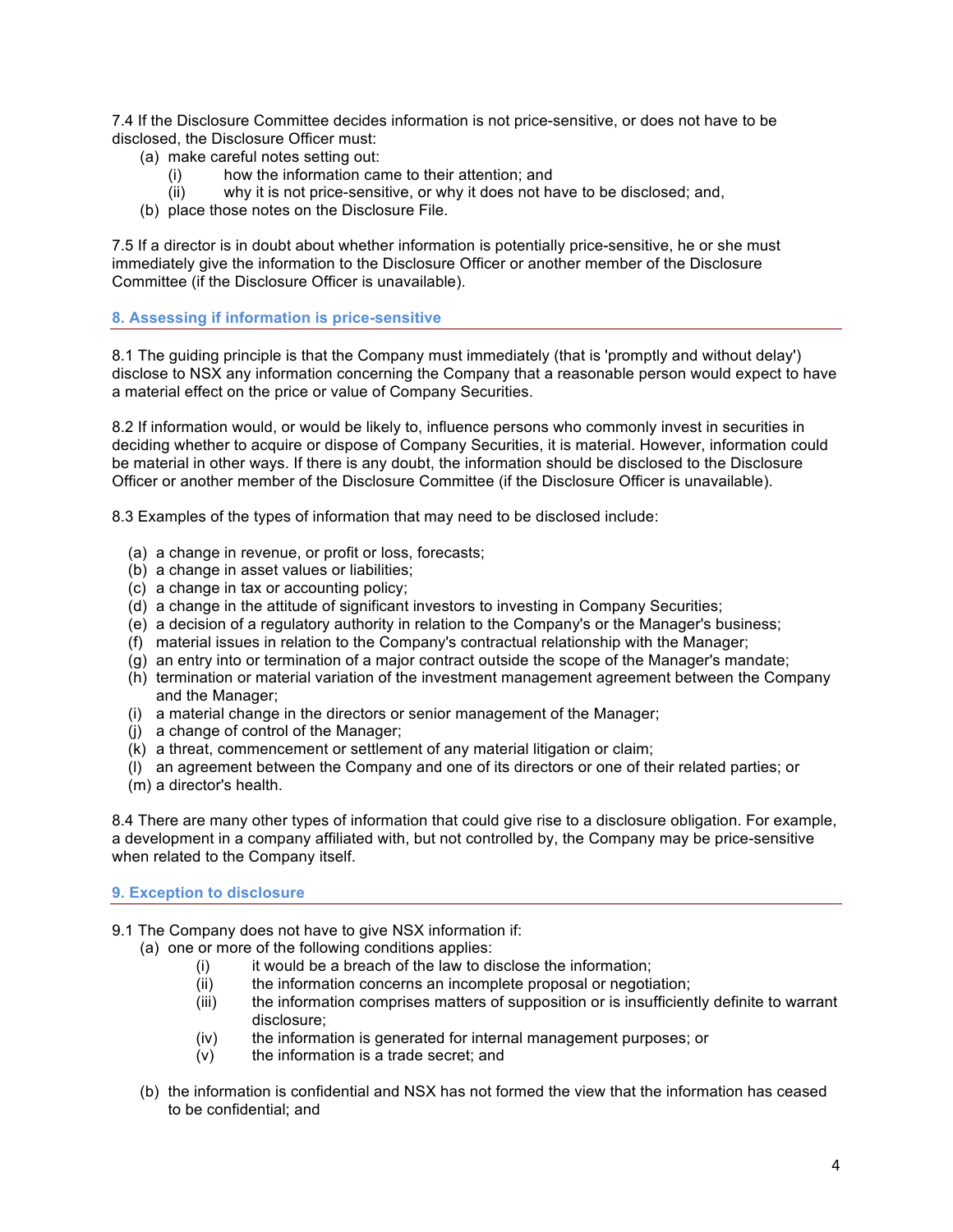(c) a reasonable person would not expect the information to be disclosed.

9.2 Each of clauses 9.1(a), 9.1(b) and 9.1(c) must be satisfied in order for the exception to apply.

# **10. False markets, market speculation and rumours**

10.1 Market speculation and rumours, whether substantiated or not, have the potential to impact on the Company. Speculation may also contain factual errors that could materially affect the Company.

10.2 The Disclosure Committee will monitor movements in the price or trading of Company Securities to identify circumstances where a false market may have emerged in Company Securities.

10.3 If NSX asks the Company to give it information to correct or prevent a false market, the Disclosure Officer is responsible for giving the information to NSX after following the procedure in paragraph 7.

10.4 The Company's general policy on responding to market speculation and rumours is that it does not respond to market speculation or rumours. However, the Disclosure Committee may decide to make a statement in response to market speculation or rumours if:

(a) it considers it is obliged at that time to make a statement to the market about a particular matter; or (b) NSX asks for information, to prevent or correct a false market occurring in Company Securities.

# **11. Public release of disclosed information**

11.1 The Manager on behalf of the Company will publicly release all information disclosed to NSX under this policy by placing it on the Manager's website.

11.2 The Disclosure Officer must confirm that the Company has received confirmation from NSX that the information has been released to the market, before publicly releasing the information.

# **12. Trading halts**

12.1 The Company may ask NSX to halt trading in Company Securities to:

- (a) maintain orderly trading in its securities; and
- (b) manage disclosure issues.

12.2 The Disclosure Committee will make all decisions about trading halts.

12.3 Employees (if any) may only ask NSX for a trading halt if the Disclosure Committee approves.

**13. Authorised spokespersons**

13.1 Only the following persons may speak on behalf of the Company to institutional investors, stockbroking analysts and the media:

- (a) the Managing Director of the Company;
- (b) a member of the Disclosure Committee; and
- (c) the Disclosure Officer.

13.2 Those persons may only clarify information that the Company has publicly released and must not comment on price-sensitive information that has not been released to the market.

13.3 The Company will not expressly or implicitly give institutional investors or stockbroking analysts earnings forecast guidance that has not been released to the market.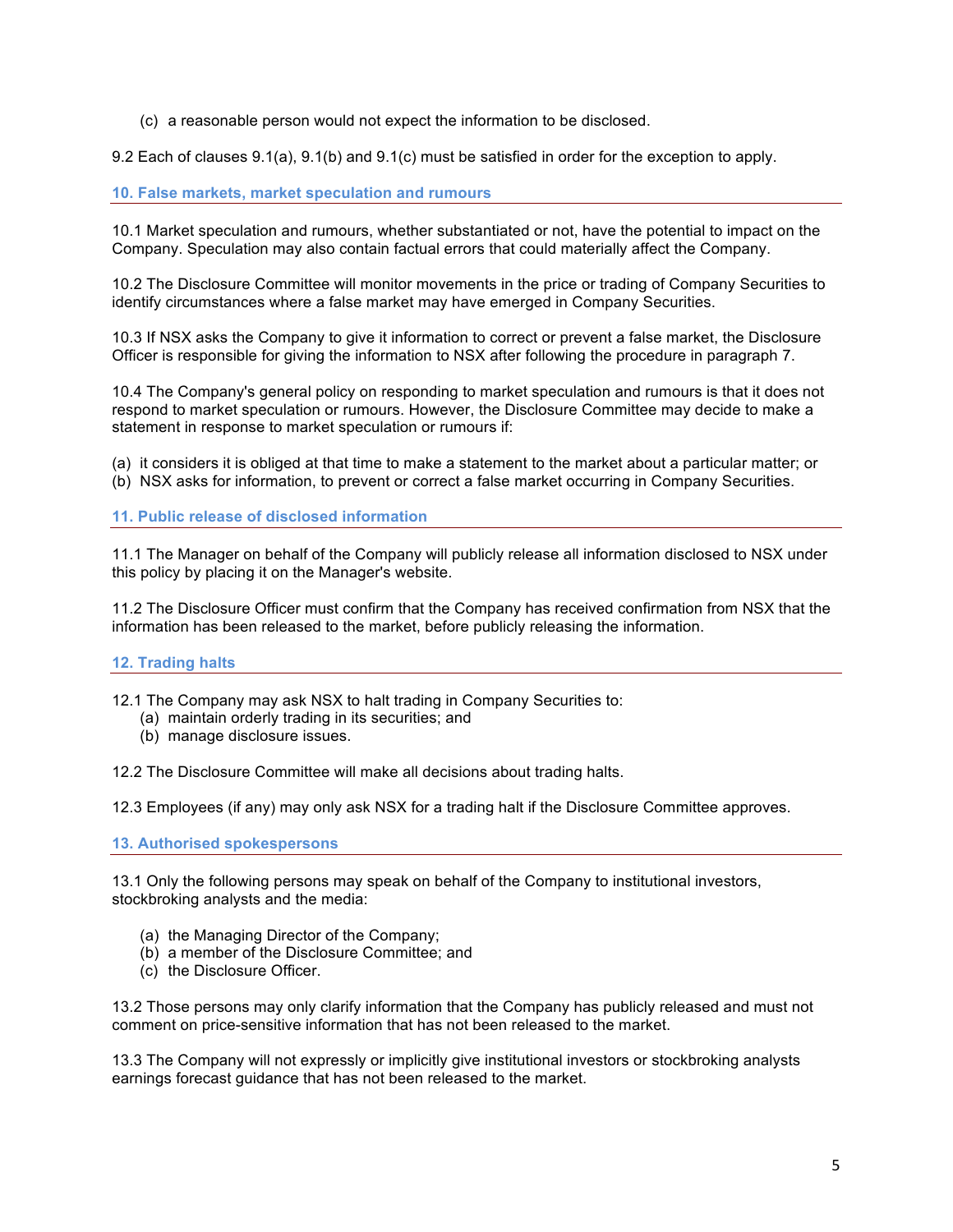13.4 If other employees (if any) are asked to comment by an external investor, stockbroking analyst or the media in relation to any matter concerning the Company they must:

- (a) say that they are not authorised to speak on behalf of the Company; and
- (b) refer the investor, stockbroking analyst or media to the Disclosure Officer.

13.5 Before any media release can be issued the Disclosure officer must:

- (a) review it;
- (b) disclose it to NSX; and
- (c) confirm that the Company has received confirmation from NSX that the information in the media release has been released to the market.

**14. Open briefings to institutional investors and stockbroking analysts**

14.1 The Company may hold open briefings with institutional investors or stockbroking analysts to discuss information that has been released to the market.

14.2 For the purposes of this policy:

- (a) public speeches and presentations by a director of the Company or the Disclosure Officer are open briefings; and
- (b) any meeting that is not an open meeting is a one-on-one briefing.

14.3 Price-sensitive information that has not been released to the market must not be disclosed at open briefings.

14.4 If a question raised in a briefing can only be answered by disclosing price-sensitive information, the relevant individual must:

- (a) decline to answer the question; or
- (b) take the question on notice and wait until the Company releases the information to the market through NSX.

14.5 If a director or a director or employee of the Manager participating in a briefing thinks that something has been raised that might be price-sensitive information that has not been publicly released, he or she must immediately inform the Disclosure Officer or another member of the Disclosure Committee (if the Disclosure Officer is unavailable).

14.6 Before any open briefing, the Company will inform the market about the briefing through NSX and on the Company's website.

## **15. One-on-one briefings with institutional investors and stockbroking analysts**

15.1 It is in the interests of holders of the Company's Securities that institutional investors and stockbroking analysts have a thorough understanding of the Company's business, operations and activities.

15.2 The Company may hold one-on-one briefings with institutional investors and stockbroking analysts. At these briefings, the Company may give background and technical information to help institutional investors and stockbroking analysts better understand its business operations and activities.

15.3 For the purposes of this policy, a one-on-one meeting includes any communication between the Company (including the Manager on behalf of the Company) and an institutional investor or a stockbroking analyst.

15.4 Price-sensitive information that has not been released to the market must not be disclosed at oneon-one briefings.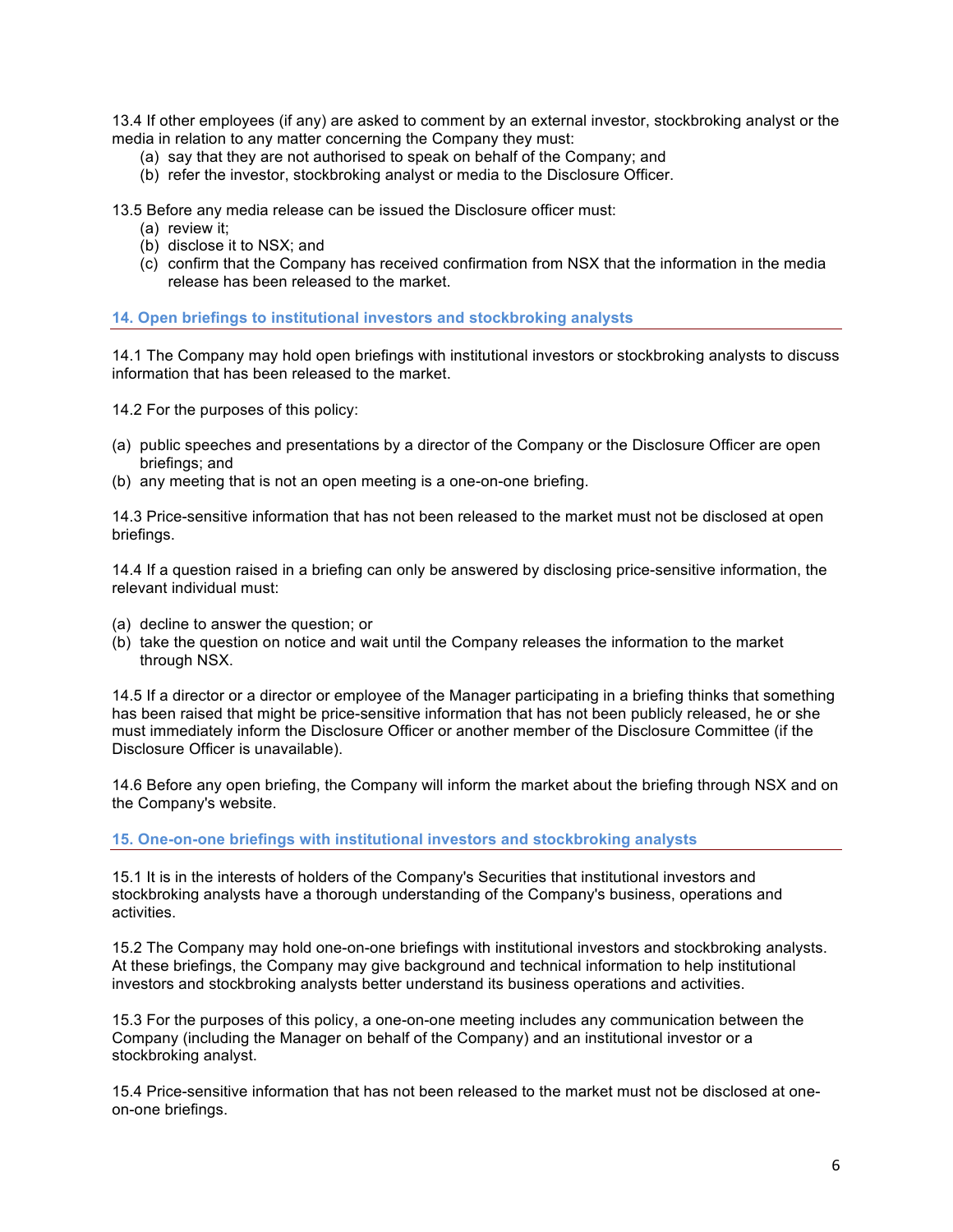15.5 File notes must be made of all one-on-one briefings and kept for a reasonable period.

15.6 If a director or a director or employee of the Manager participating in a one-on-one briefing thinks that something has been raised (even if inadvertently or confidentially) that might be price-sensitive information that has not been publicly released, he or she must immediately inform the Disclosure Officer or another member of the Disclosure Committee (if the Disclosure Officer is unavailable).

15.7 Before any series of one-on-one meetings, the Company will inform the market about the one-onone briefings through NSX and on its website.

**16. Presentational and briefing materials**

16.1 Any presentational or briefing materials for open or one-on-one briefings must be given to the Disclosure Officer before the briefing to determine if they contain any price-sensitive information that has not been released to the market.

# **17. 'Blackout' periods**

17.1 To protect against inadvertent disclosure of price-sensitive information, the Company will not hold one-on-one and open briefings (except to deal with matters subject to an announcement through the NSX) between:

(a) the end of its financial reporting periods and the announcement of results to the market; and

(b) sending notice of an annual general meeting to shareholders and the holding of the meeting.

## **18. Review of reports by analysts**

18.1 The Company is not responsible for, and does not endorse, reports by analysts commenting on the Company.

18.2 The Company does not incorporate reports of analysts in its corporate information, including its website (this also extends to hyperlinks to websites of analysts).

18.3 If an analyst sends a draft report to the Company for comment:

- (a) the Company must immediately send it to the Disclosure Officer;
- (b) any response to it will not include price-sensitive information that has not been disclosed to the market;
- (c) it will only be reviewed to correct factual inaccuracies on historical matters; and
- (d) no comment will be made on any profit forecasts contained in it.

18.4 Any correction of a factual inaccuracy does not imply that the Company endorses a report.

18.5 A standard disclaimer will be made in any response to an analyst.

## **19. Questions**

19.1 Any questions about the Company's continuous disclosure obligations or this policy should be referred to the Disclosure Officer.

**20. Review and changes**

20.1 The Disclosure Committee will review this policy as often as it considers necessary.